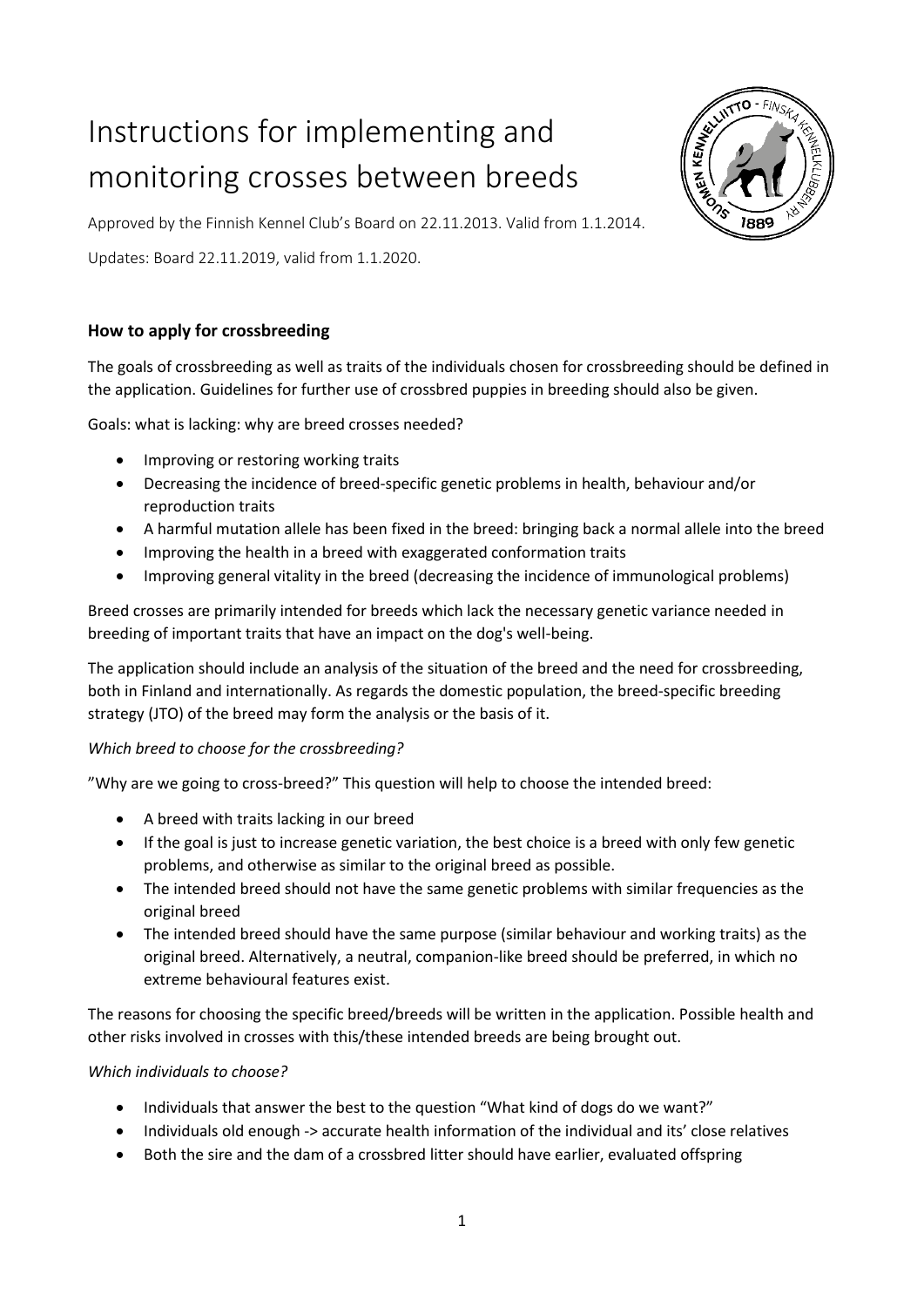- Healthy and in every way trouble-free individuals which meet the requirements set in the breedspecific breeding strategies.
- An evaluation of the predictability of the most important hereditary traits (behaviour and health) of the offspring should be presented.

Dogs used for the crossbreeding, including a few potential alternative dogs, are specified. Available information regarding health, behaviour, conformation, and working traits of the individuals is given in the application: official health, working, and show results, results from breeding inspections as well as information received from dog owners, the breed club, and other breed experts. As regards dog show results, attention is paid on assessments on the functionality of the conformation as well as assessments on behaviour. Subjects of which no information is available are also pointed out in the application.

## *How many crossbred litters are needed?*

The number of crossbred litters needed depends on the situation of the breed and the goals of the crossbreeding. The needed quantity of litters may become clear only during the project. Some sort of calculation of the number of crossbred litters in relation to the size of the population should however be presented.

## *Use of crossbred individuals in breeding*

Crossbred dogs in the first generation (F1) are registered with the Finnish Kennel Club's EJ Register (Finnish Kennel Club's studbook for dogs not to be used for breeding). Owners of these dogs can, together with the breed association, apply for permission to use these dogs for breeding in specific combinations. Before the permission is granted, the dog in question must meet specific requirements regarding health, behaviour, conformation, and working traits, set by the Finnish Kennel Club and the breed association.

The Finnish Kennel Club can also decide on EJ registration of the F2 and F3 generations. A decision regarding this is made after the first follow-up report. Supervising the use of crossbred individuals in breeding is essential, especially in large-scale crossbreeding projects, in which the gene flow from crossbred populations should be controlled in order to prevent the gene flow from growing too big in relation to the population.

A preliminary plan for the use of crossbred individuals in breeding is given in the application:

- What kind of dogs or lines will be bred with the crossbred individuals of the first and following generations?
- Will the crossbred individuals be used only in some part of the breed or is the plan to spread their gene variants evenly to the whole population?
- How many offspring should we aim to have from each crossbred litter in the future?
- How many dogs per litter should be used for breeding?

It should be noted that the F1-generation individuals may have such behavioural traits that both parent breeds lack. This does not have to be a barrier to use of these dogs in breeding, unless these traits are for example timidity and/or aggressiveness. During backcrossing behavioural traits start to stabilize in the parent breed.

## *Project plan*

In larger crossbreeding projects (when the intention is to have more than one F1 litter), the breed club draws up a project plan for the crossbreeding programme. Breeders taking part in the project agree, by signing, to abide by the plan. The project is approved by the breed association and breed club together and is led by them.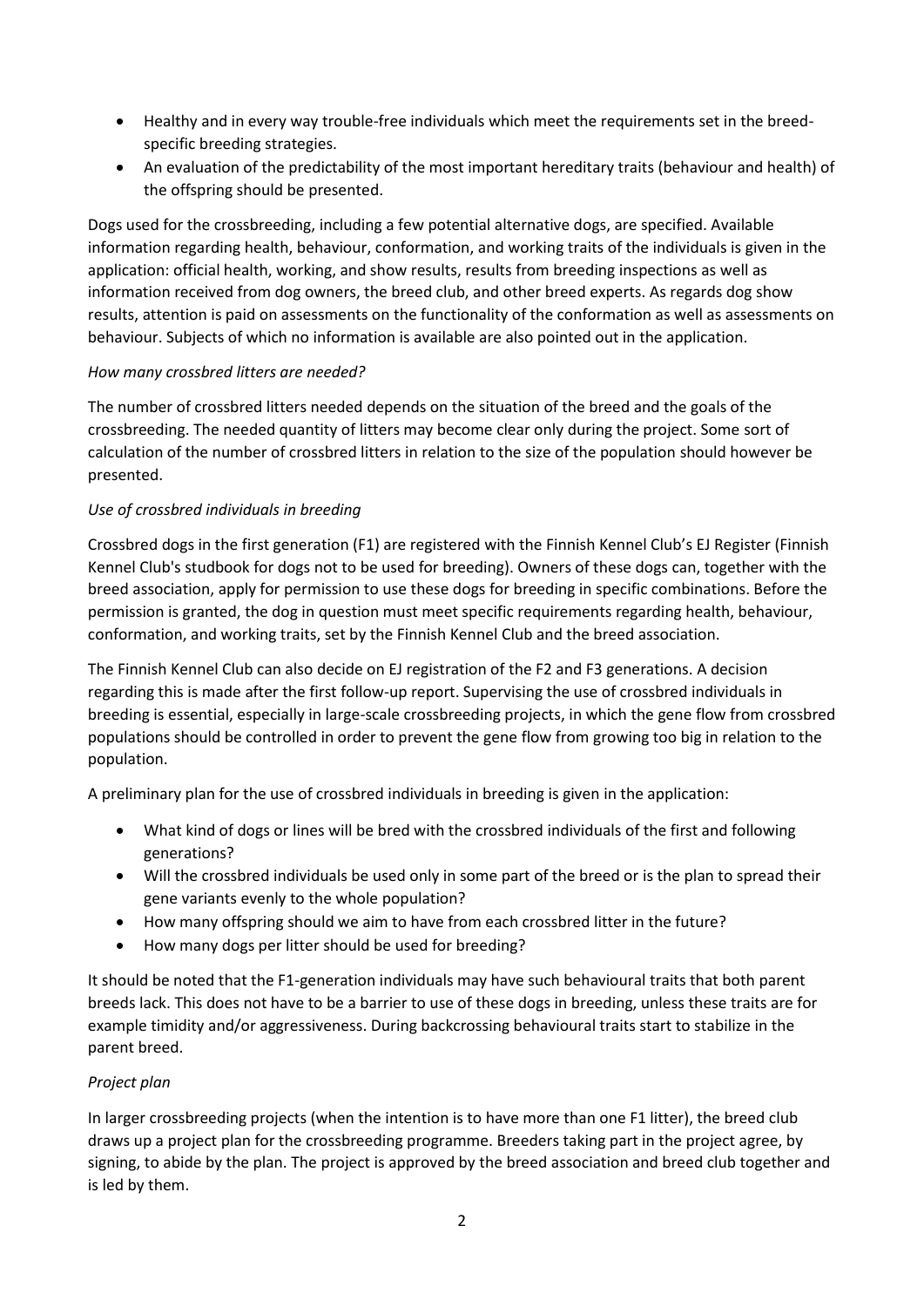Outline of the project plan:

- Goals of the project
- Requirements for transferring a dog from the EJ Register to the FI Register; in other words, which criteria are applied when modifying the breed?
- Behaviour:
	- o what kind of behaviour is desirable, what kind of behaviour is not which criteria on behaviour is set for using crossbred individuals for breeding?
	- $\circ$  of what relevance are results in working trials when choosing individuals? Does the breed have any tests that measure working traits or ability tests?
- Health:
	- o which health examinations are required of the individuals used for the project?
	- o what are the minimum grades required of a dog? In what or what kind of matters is it possible to make compromises?
- Commitment of breed enthusiasts towards goals and crossbreeding
	- o is there a consensus of goals for crossbreeding?
	- $\circ$  is a sufficiently large part of all breeders involved in the project?

#### *Appendices*

- Statement from the country of origin
- Statement from the breed association
	- $\circ$  If the breed association is involved in the project, a decision made by the breed association's general assembly is needed
- A project plan, if it is a question of a more extensive project
- For each litter, the breeder is required to submit an informal written commitment, stating that he or she has read the project plan and commits to abide by it.

## **Follow-up report**

In the follow-up it will be evaluated whether the crossbreeding project actually achieved its goals, whether the number of crossbred litters is sufficient, and whether any undesirable traits were introduced from the other breed. Based on this evaluation, it will be decided how to proceed.

It is recommended that both the parents and the offspring of the crossbred litters are being monitored during their whole life. Future plans in the project depend on which traits should be strengthened and which reduced. At the same time, it should be controlled that no one line, not even the crossbred line, is increased too much in relation to the whole breed population.

It will be recorded whether there was something particular regarding the pregnancy or whelping. The puppies will be monitored before they move to their new homes. In addition to routine recordings, like body weight development, any divergent observations regarding the health and behaviour of the dam or the puppies will be recorded.

The owners of the puppies will be asked to record reasons of all the visits to a veterinarian, until the puppies are eight years old. They will also be asked to fill in the Finnish Kennel Club's health and behaviour surveys when the puppies are 3–4 years old.

Breed-specific routine health examinations will be performed to the puppies. It is recommended that the puppies will also attend to the Finnish Kennel Club's mental test or mental description.